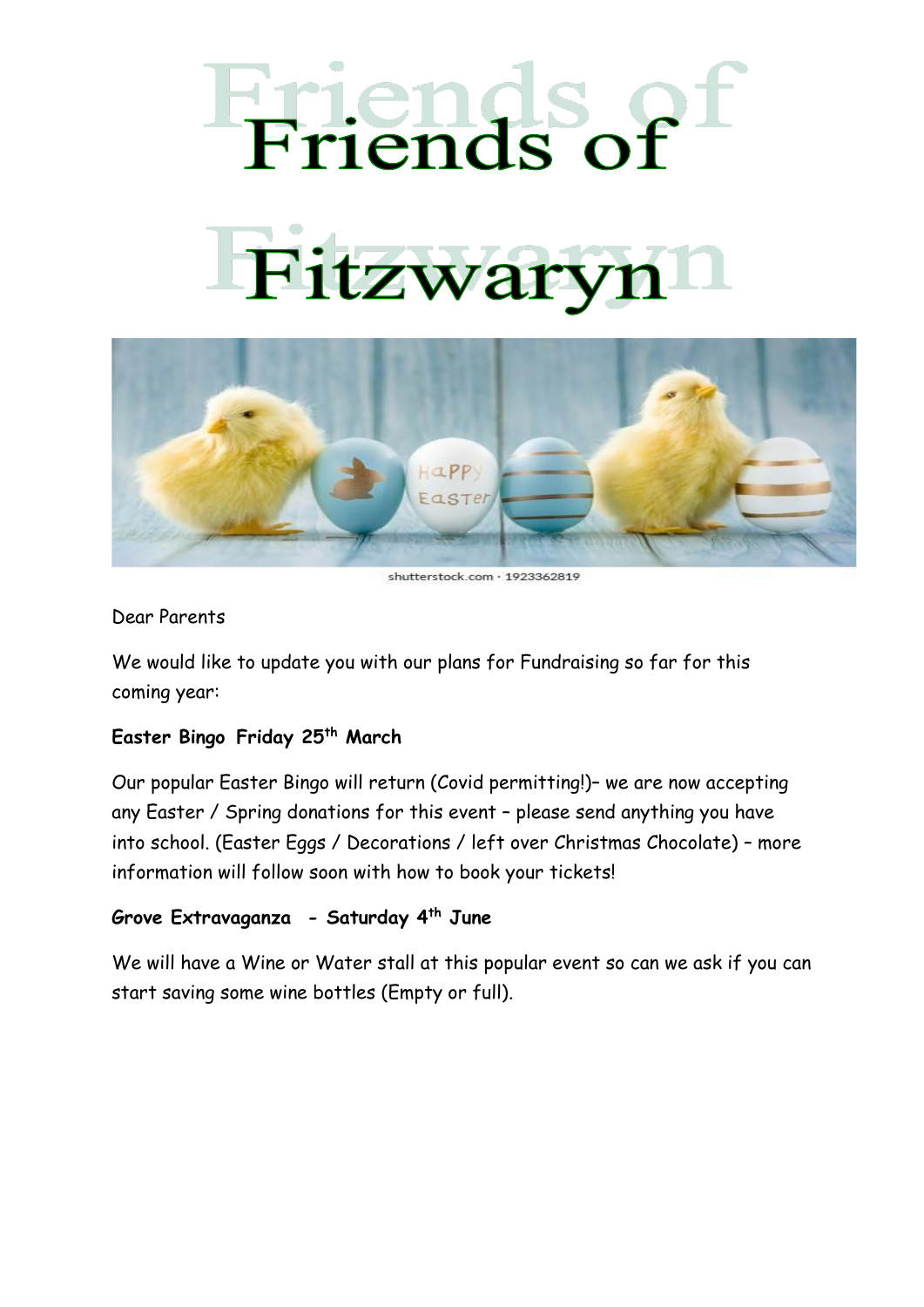

**Summer Fayre – Fitzwaryn @ 50(+2) - Saturday 18th June 2022**

Our last Summer Fayre raised a staggering £3K for the children and we would like to try and go bigger and better this year – but we need your help!

There are various ways in which you can get involved

- Run a stall we would like each stall to be run by a parent (or a group of you) we will sort out your Risk Assessment and stock for the stall – but we need you to take ownership and arrange cover to man the stall for the day (including set up and tidy up)
- Volunteer to help if you cannot commit to a whole day please let us know what times you could help
- Can you donate a raffle prize
- Do you have a skill we could tap into… would you be willing to have a stall on the day (Nail Technician / Fire Brigade / Pet Shop……)

We are now also accepting in donations for the following stalls:

- Tombola any unwanted gifts
- Raffle prizes Adults and Children's
- Books for a book stall all kinds of books
- Toys / Teddy Bears any good quality toys / teddy bears